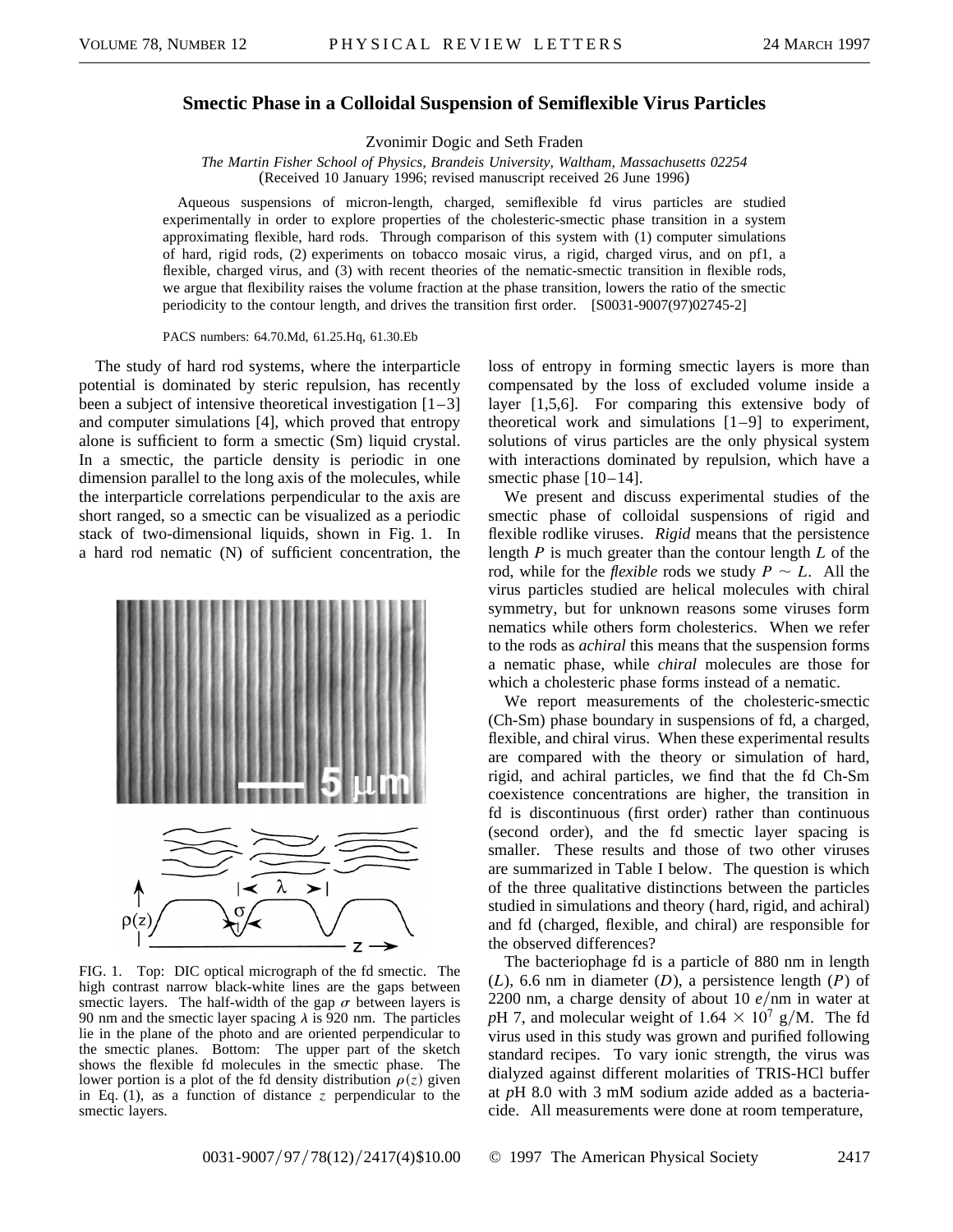| Particle   | Charge  | Chirality   | Flexibility              | Transition order | Smectic layer | Volume fraction         |
|------------|---------|-------------|--------------------------|------------------|---------------|-------------------------|
| Simulation | None    | Nematic     | Rigid                    | 2nd              | $1.25 - 1.3L$ | $\phi \sim 0.5$         |
| <b>TMV</b> | 20 e/mm | Nematic     | Rigid ( $P > 10L$ )      | 2nd              | $1.1 - 1.2L$  |                         |
| pf1        | 10 e/mm | Nematic     | Flexible $(P \sim L)$    | 1st              | 1.05L         |                         |
| fd         | 10 e/nm | Cholesteric | Flexible $(P \sim 2.5L)$ | 1st              | 1.03L         | $\phi_{\rm eff} = 0.75$ |

TABLE I. Molecular properties and phase behavior of three viruses and one computer model. The trends are that with increasing flexibility (a) the order of the N-Sm transition changes from 2nd to 1st, (b) the smectic layer spacing decreases, and (c) the volume fraction of the N-Sm boundary increases.

20 °C. Sample polydispersity was checked using gel electrophoresis on the intact virus, which showed a single sharp band indicating that the preparations were highly monodisperse. (See Refs. [14,15] for full details.)

Although the particles are charged, it is possible to account for the electrostatic repulsion by considering the particles to have a larger, effective hard rod diameter determined by calculating the excluded volume of a pair of rods averaged over their angular distribution function [3, 14 –17]. Since crossed charged rods have a lower energy than parallel rods, the effective diameter will depend on the angular distribution of rods and will be denoted as  $D_{\text{eff}}^{\text{iso}}$  or  $D_{\text{eff}}^{\text{nem}}$  when the rods are in the isotropic or nematic phases, respectively. In the isotropic phase the angular correlation between rods is short ranged [15], while in the nematic the rods are parallel, on average, to a given direction. Because of this the effective diameter will be larger in the nematic phase than in the isotropic phase. Salt added to the suspension screens the electric repulsion and decreases the effective diameter towards its hard rod value. Thus the charged fd system approximates a hard rod system where the diameter can be systematically varied by adjusting the suspension's ionic strength.

In Fig. 2 the phase diagram of fd as a function of ionic strength of the TRIS buffer at constant *p*H 8.0 is shown. The phase diagram was established by optical microscopy and light scattering measurements. The isotropic phase is optically isotropic, the cholesteric birefringent, and the smectic iridescent. Concentrations were determined using absorbence spectroscopy [14,15]. At low virus concentrations, the suspensions are isotropic (I) and with increasing fd mass concentration ( $\rho$ ) a first-order phase transition to a cholesteric (Ch) phase is observed. The onset of the cholesteric phase occurs from  $10-20$  mg/ml of fd and the relative width of the I-Ch biphasic region  $w =$  $(\rho_{Ch} - \rho_I)/\rho_I$  varies from 0.05–0.15 as the ionic strength is increased from 1 to 100 mM [15]. These experimental isotropic coexistence concentrations  $c_1$  accurately follow the Khokhlov-Semenov [18] (KS) prediction for hard, semiflexible, nematic polymers calculated by Chen [19] with  $c_I = 4.7/b_{\text{eff}}$  and  $b_{\text{eff}} = \pi L^2 D_{\text{eff}}^{\text{iso}}/4$ . Because the free energy difference between the nematic (N) and cholesteric phases is small, the KS theory applies equally well to the I-Ch and I-N transitions. Both the width of the coexistence region and the coexistence concentrations differ significantly from the rigid rod pre-

dictions of  $c_1 = 3.3/b_{\text{eff}}$  and  $w = 0.27$  [3]. Although fd is fairly rigid with  $P/L = 2.5$ , the flexibility is important enough to narrow the width of the coexistence region, *w*, by a factor of 3 from the rigid rod limit and suppress the isotropic-cholesteric transition to higher concentrations.

As the fd concentration is further increased a single phase cholesteric is formed, followed by an iridescent smectic phase. At still higher concentrations, the iridescence disappears, but the birefringence remains. X-ray scattering measurements of this "disordered" phase indicate that the interparticle correlations perpendicular to the particle axis (director) are short ranged and similar to the correlations in both the nematic phase created by unwinding the cholesteric with a magnetic field, as well as in the smectic phase. The disordered phase may be a nematic or a glass, and we have observed the disordered-smectic transition to be reversible when varying the fd concentration. Incidentally, this same effect has been observed with tobacco mosaic virus (TMV) [20]. This transition occurs at an effective volume fraction (defined below)  $\phi_{\text{eff}} \sim 1$ , larger than the real volume fraction  $\phi \sim 0.1$ , because of electrostatic repulsion. The large value of  $\phi_{\text{eff}}$  suggests that charge destabilizes the smectic at high concentrations.



FIG. 2. fd shows a sequence of isotropic (I), cholesteric (Ch), smectic (Sm), and disordered with increasing concentration. Both the I-Ch and Ch-Sm transitions are first order. The nature of the disordered region is not understood. The solid line along the Ch-Sm boundary corresponds to a constant effective volume fraction of  $\phi_{\text{eff}} = 0.75$ . The open circles and triangles correspond to the highest measured concentrations of the cholesteric and smectic phases, respectively, while the solid triangles and circles correspond to the lowest measured concentrations of the disordered and smectic phases, respectively. The dashed line is a guide to the eye separating the disordered-smectic phases.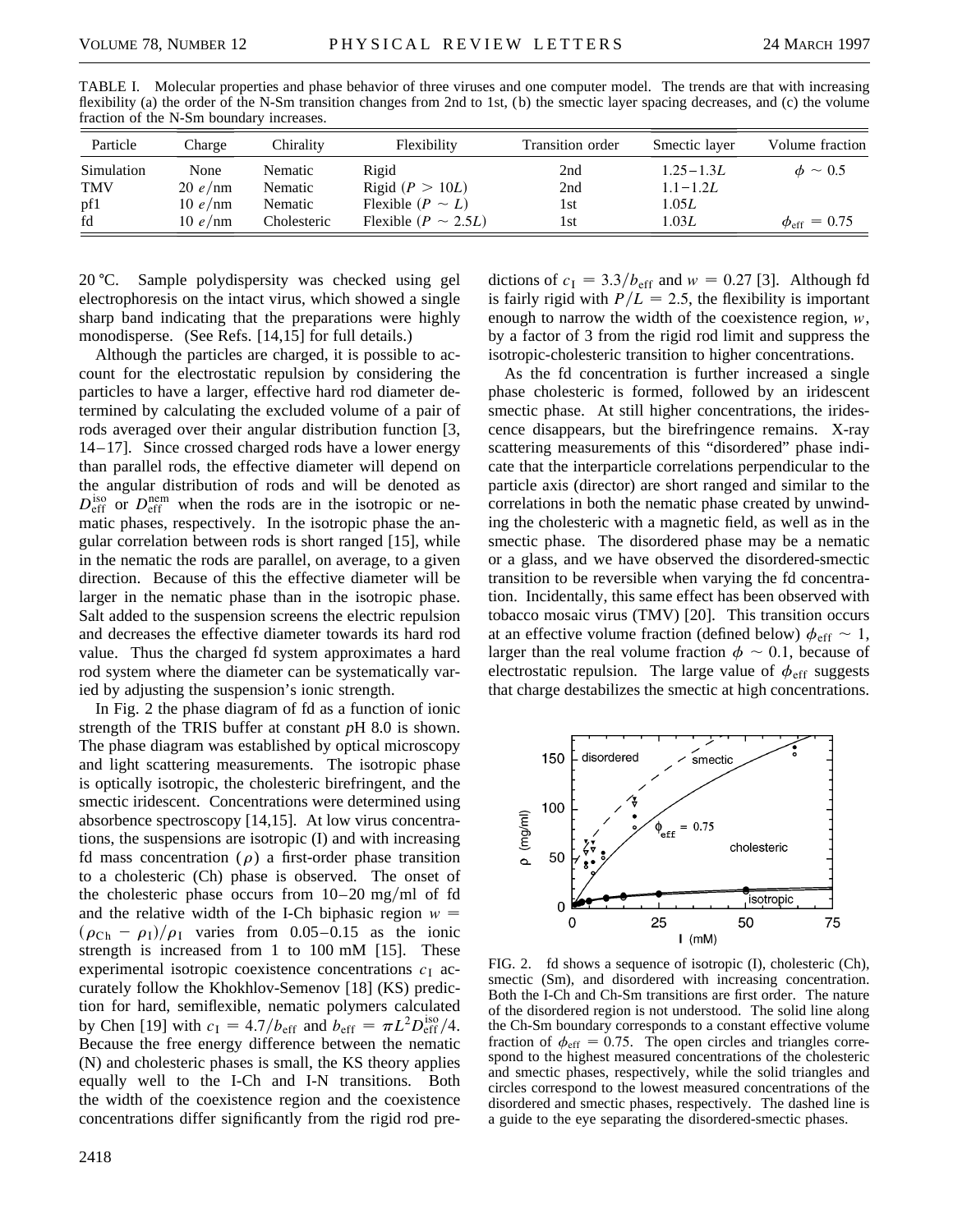Along the cholesteric-smectic coexistence line we find  $\phi_{\text{eff}} = c_s V_{\text{eff}} = 0.75 \pm 0.05 \text{ with } V_{\text{eff}} = \pi L (D_{\text{eff}}^{\text{nem}})^2/4$ with  $c_s$  the number density of fd at the cholesteric-smectic phase boundary, and with  $V_{\text{eff}}$  and  $D_{\text{eff}}^{\text{nem}}$  the effective volume and diameter of the rods in the nematic phase. The spread in values of  $V_{\text{eff}}$  comes from choosing two different values for the order parameter of the nematic,  $S = 0.8$  and  $S = 0.9$ . These values are consistent with our x-ray measurements of the order parameter in magnetically aligned samples of concentration near the Ch-Sm transition.  $\overline{D}_{\text{eff}}^{\text{nem}}$ is calculated using the second virial coefficient in the Onsager theory:  $D_{\text{eff}}^{\text{nem}} = D_{\text{eff}}^{\text{iso}}[1 + h\eta(f)/\rho(f)]$  with *h* the twist parameter, and both  $\eta$  and  $\rho$  functions of the angular distribution in the nematic phase [21]. The above definition of an effective diameter will be valid as long as the average angle  $\sqrt{\langle \theta^2 \rangle}$  between particles in the nematic phase is greater than  $D_{\text{eff}}^{\text{nem}}/L$  (see Sec. 2.3 of Ref. [3]). We find for an angular distribution function with an order parameter of  $S = 0.9$  [3] that  $\sqrt{\langle \theta^2 \rangle} \sim 10 D_{\text{eff}}^{\text{nem}}/L$  for the largest value of  $D_{\text{eff}}^{\text{nem}}$ . Although the effective diameter diverges for long, strictly parallel charged rods, for fd with  $S = 0.9$  with a twist constant  $h = 0.15$ , we find  $D_{\text{eff}}^{\text{nem}} = 1.12 D_{\text{eff}}^{\text{iso}}$ . But since *S* increases with concentration, the concept of  $D_{\text{eff}}^{\text{nem}}$  becomes invalid at concentrations above the Ch-Sm coexistence.

Figure 1 shows an optical microscopy photograph obtained using differential interference contrast (DIC) [22] of the individual molecular layers of the smectic phase. The photographs were taken on a Nikon Microphot SA using a 60X objective lens and a condenser, each with a 1.4 numerical aperture. The illumination source was a 100 W mercury lamp with an Ellis fiber scrambler. The sample was  $5 \mu m$  thick and was contained between a microscope slide and a cover slip. The images were collected with a CCD video camera and the only video processing was the analog offset and gain of the DAGE-MTI CCD72 video camera. The fd particles lie in the plane of the photo and are oriented perpendicular to the layer lines. The asymmetric intensity variation in the photograph suggests a model of the virus density  $\rho(z)$  in the smectic phase as being of uniform density separated by a narrow gap between layers of lower virus density. We model the density of ends of the virus particles in the gaps as having a Gaussian distribution, illustrated in Fig. 1,

$$
\rho(z) = \rho_0 - \rho_1 \sum_n \delta(z - n\lambda) \otimes e^{-z^2/2\sigma^2}, \qquad (1)
$$

with *n* the integers,  $\rho_0$  and  $\rho_1$  constants, and  $\sigma$  the gap width. Because the smectic is periodic in only one dimension, thermal fluctuations destroy long range order and the intensity of scattered light from the smectic layers will not have true Bragg peaks, but instead algebraic singularities. The intensity of the scattered light from  $\rho(z)$  is

$$
I(q_z) \propto e^{-q_z^2 \sigma^2} (q_z - q_0 m)^{\eta - 2}, \qquad (2)
$$

with  $q_z$  the scattered wave vector,  $q_0 = 2\pi/\lambda$  with  $\lambda$ the smectic periodicity,  $m$  the diffraction order, and  $\eta$ [23] a function of the elastic moduli of the smectic phase

and also increasing proportional to  $m^2$ . The samples were in 0.7 mm diameter x-ray capillaries and typically had about 15<sup>°</sup> of mosaic spread. We observed five Bragg diffraction peaks in light scattering measurements from aligned smectic samples with 488 nm light, but the peak widths did not increase with increasing *m*, indicating that  $\eta$  is much smaller than 2. However, the intensity integrated over the mosaic spread of each peak did decrease according to Eq. (2), and we determined that the interlayer gap has a width of  $\sigma = 90 \pm 10$  nm and  $\lambda = 920 \pm 10$  nm. These values did not vary with ionic strength. The structure deduced from the model of Eqs. (1) and (2) is sketched in Fig. 1.

We measured the cholesteric pitch as a function of concentration over the entire cholesteric phase for several ionic strengths. With increasing concentration the pitch initially decreases as  $c^{-\alpha}$ , with  $\alpha$  a function of ionic strength, decreasing systematically from  $\alpha = 5/3$  at 64 mM to  $\alpha$  = 1.1 at 4 mM ionic strength. At higher concentrations, within 10% of the smectic phase, the cholesteric helix begins to unwind and the pitch increases slightly until the cholesteric-smectic phase transition occurs and the helix abruptly unwinds [14]. Helix unwinding in general is thought to be due to pretransitional smectic density fluctuations, but surprisingly there was no indication of such fluctuations for fd with either light scattering or optical microscopy measurements.

We now compare the above experimental results of the smectic phase of the semiflexible molecule fd with the results from simulations, theory, and experiments from suspensions of other rodlike viruses. We argued in the discussion of Fig. 2 that the volume fraction at the cholestericsmectic transition was a constant  $\phi_{\text{eff}} = 0.75 \pm 0.05$ , even though  $L/D_{\text{eff}}$  increases from about 30 to 70 as the ionic strength varies from 4–65 mM. Theories and simulations show that the volume fraction at the smectic transition initially decreases with increasing  $L/D$ , but becomes constant above  $L/D > 10$  [4,24], thus the independence of  $\phi_{\text{eff}}$  on  $L/D_{\text{eff}}$  is expected. However, the observed  $\phi_{\text{eff}}$  is substantially higher than calculated in simulations or theory of the N-Sm transition for rigid and hard particles, for which  $\phi = -0.5$  is found [3,9].

The Ch-Sm phase transition is first order, and when compared to an otherwise equivalent N-Sm transition, the cholesteric will transform to the smectic at a higher concentration than the nematic [25]. In a thermotropic liquid crystal, the smectic phase transition was shifted by less than 1% [26], not nearly enough to account for the high  $\phi_{\text{eff}} = 0.75$  found for fd. Since both chirality and charge do not account for the high effective volume fraction, we are led to conclude that introducing flexibility acts to suppress the smectic phase transition. Recent theoretical work on hard, flexible, nematic rods bears out this conclusion [7–9]. These models are applicable to our experiments because chirality is negligible and the charged rods can be represented as hard rods with a larger effective diameter.